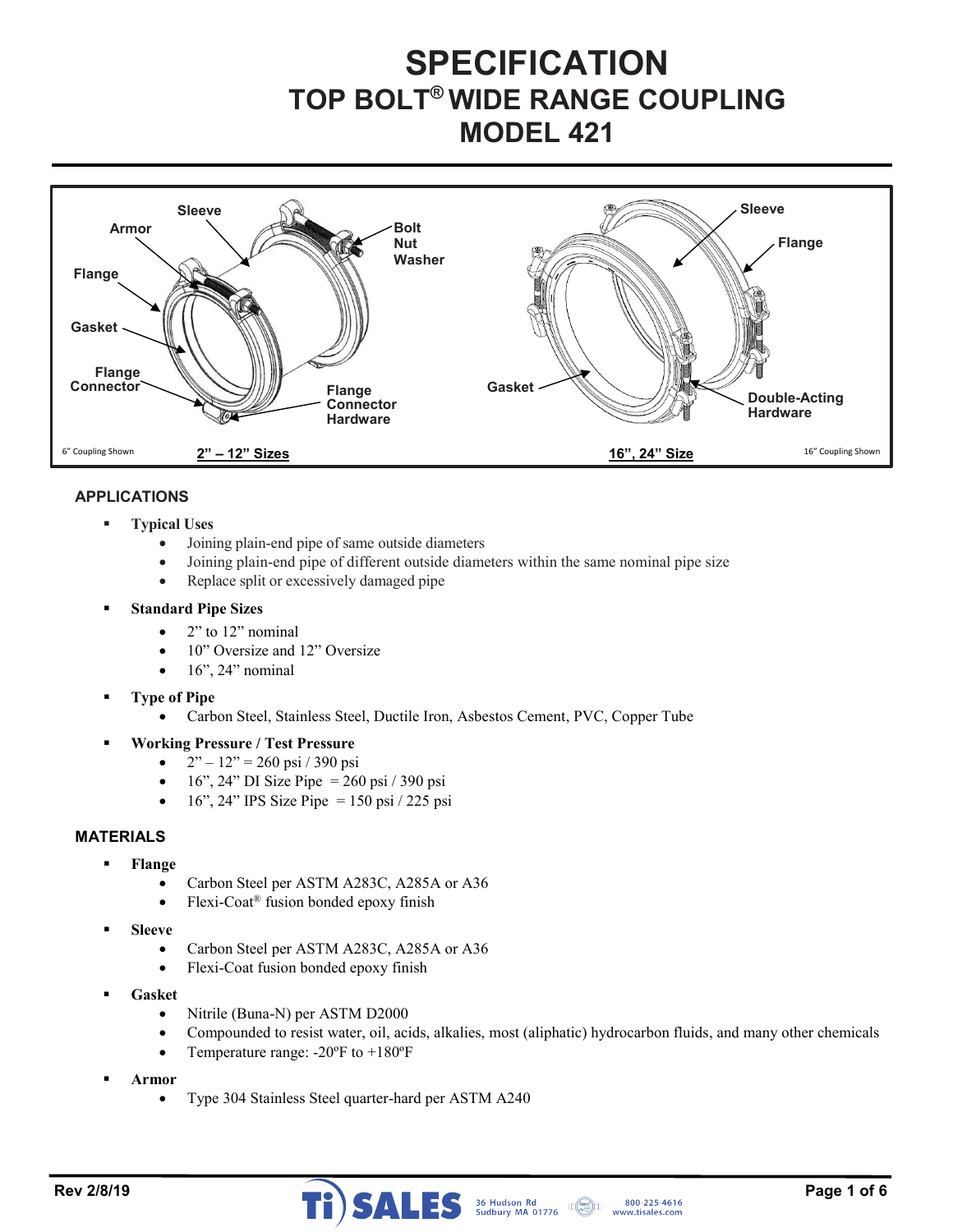## **SPECIFICATION TOP BOLT® WIDE RANGE COUPLING MODEL 421**

### **Standard Hardware Size(s): 2" – 12"**

#### **Bolt**

- o Type 304 Stainless Steel
- o Epoxy coated
- o 9/16" 12 UNC, Swivel Head Bolt with Rolled Threads

#### **Flange Connector Hardware**

- o Type 304 Stainless Steel
- o 1/2" 13 UNC, Countersunk Allen Head

#### **Swivel Washer**

- o Type 304 Stainless Steel
- $0^{9/16"}$

## **Steel Washer**

- o Type 304 Stainless Steel
- $0 \frac{9}{16}$

## **Nylon Washer**

- o Nylon 6/6
- $0^{9/16"}$

#### **Nut**

- o Type 304 Stainless Steel or equivalent
- o 9/16" 12 UNC
- o Fluoropolymer Coated

## **Double-Acting Hardware Size(s): 16", 24"**

- **•** Bolt
	- o Type 304 Stainless Steel
	- o Anti-Gall Coating
	- o 5/8" 11 UNC Left and Right Hand Threaded Stud with Rolled Threads
	- o Standard 5/8" Heavy Hex Cap Nut welded to stud

#### **Tapped Swivel Nuts**

- o Type 304 Stainless Steel or equivalent
- o Fluoropolymer Coated
- o (1) Left Hand tapped and (1) Right Hand Tapped

## **LISTINGS**

- **•** Certified to NSF/ANSI 61 and NSF/ANSI 372
- **Meets applicable portions of AWWA C219**
- Flexi-Coat Fusion-Bonded Epoxy Coating meets requirements of AWWA C213

#### **OPTIONS**

- Anode connector for cathodic protection
- Chloramine resistant EPDM gasket
- $\blacksquare$  Pipe stops



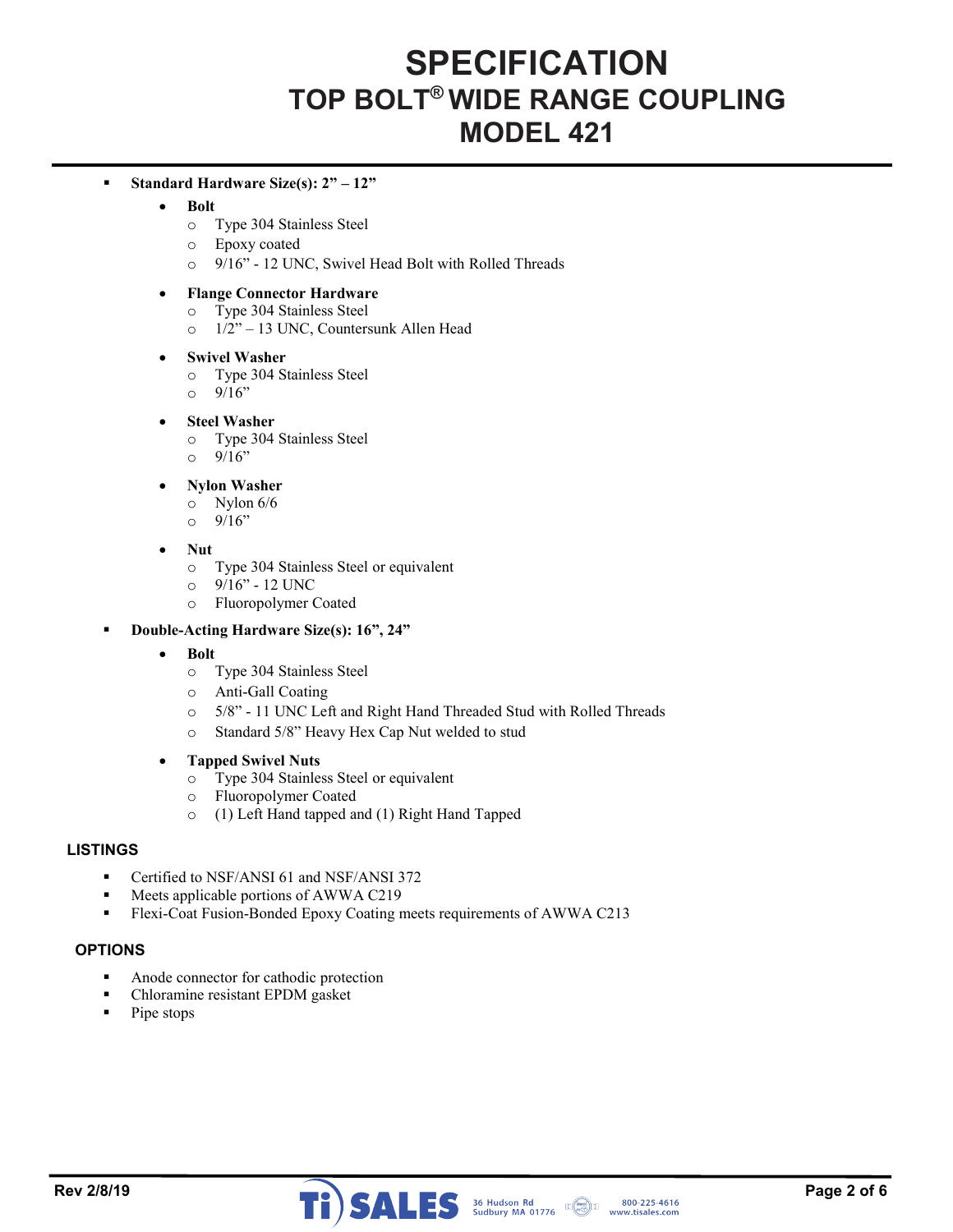# **SPECIFICATION TOP BOLT® WIDE RANGE COUPLING MODEL 421**

## **NOTES**

- Xylem, Smith-Blair, SB stylized, Top Bolt and Flexi-Coat are registered trademarks of Xylem, Inc., or one of its subsidiaries.
- These product specifications were correct at the time of publication and are subject to change without notice
- See the Smith-Blair website for part numbers and ordering information
- See the Smith-Blair website for warranty information
- See the Smith-Blair website for corrosion notice



THIS PRODUCT DOES NOT RESTRAIN PIPE MOVEMENT. Proper anchoring is required to prevent pipe pullout. Failure to anchor or improper anchoring can result in dangerous pipe content escape, property damage, serious injury, or death. Read the product installation instructions prior to installing this product.

**30 Globe Ave, Texarkana, AR 71854 Ph: 870-773-5127 • Fax: 870-773-5212 Toll-Free Numbers: Ph: 800-643-9705 • Fax: 800-648-6792** 

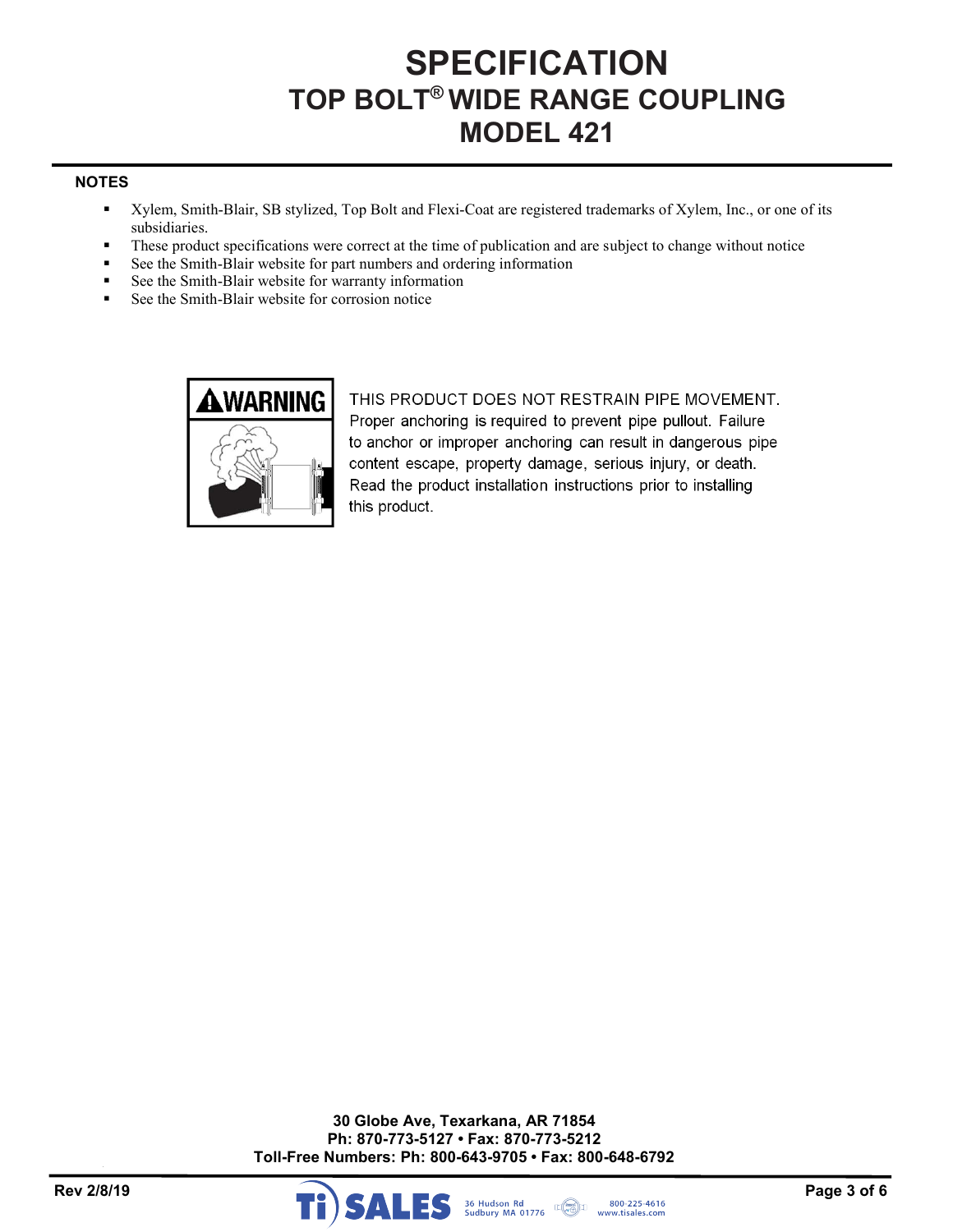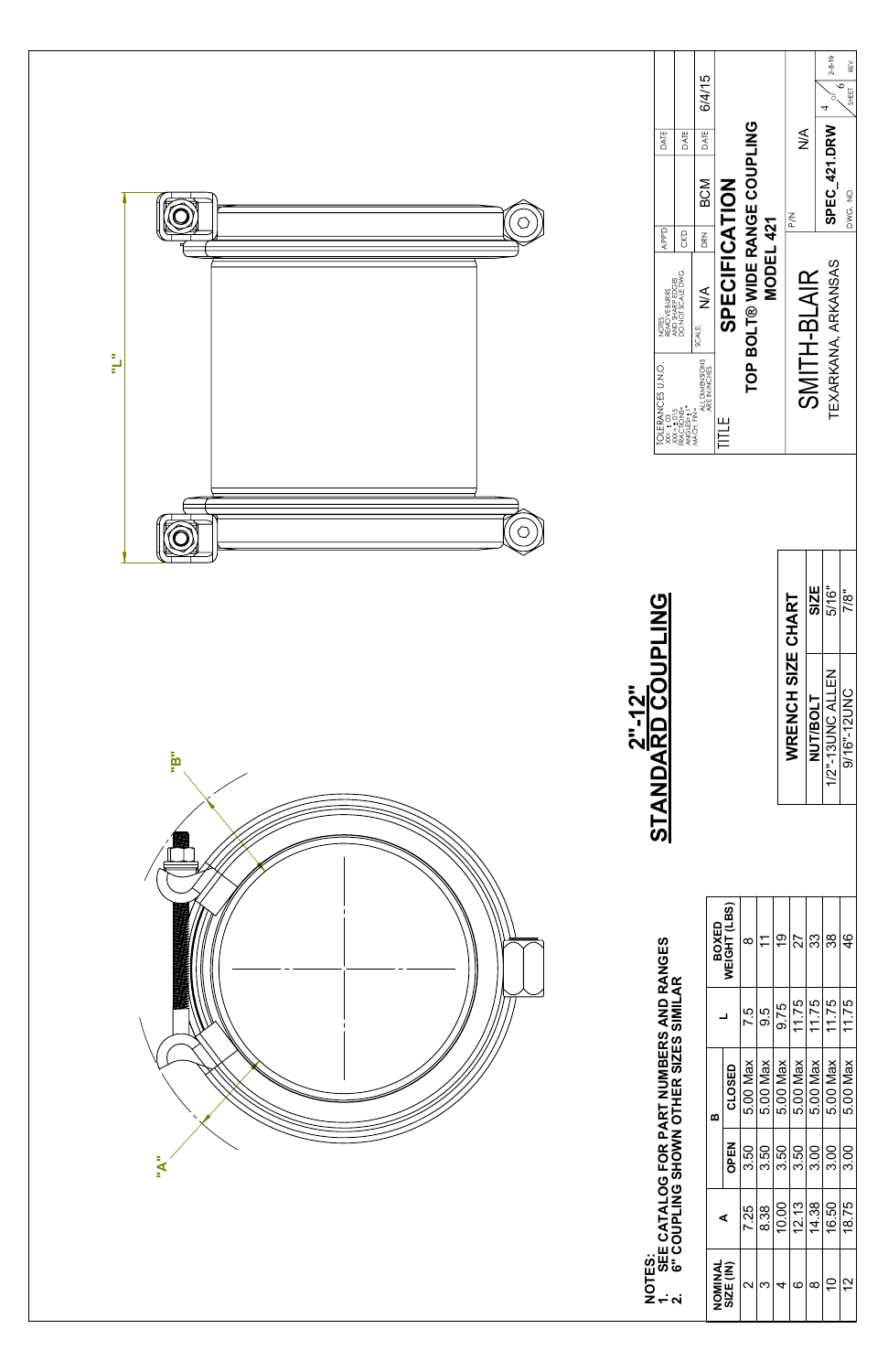| "A" AND "B" DIMENSIONS ARE THE SAME FOR BOTH SIDES.<br>AR<br>SIZES SIMIL<br>"B" | BOXED<br>WEIGHT (LBS)        | $\frac{4}{5}$ | $\frac{8}{4}$        |
|---------------------------------------------------------------------------------|------------------------------|---------------|----------------------|
| <b>NUMBERS AND RANGES.</b><br>SHOWN OTHER                                       | ᆜ                            | 11.75         | $\sqrt{11.75}$       |
|                                                                                 | CLOSED<br>$\pmb{\mathsf{m}}$ | 5.00          | $\overline{5.00}$    |
| SEE CATALOG FOR PART<br>10" OVERSIZE COUPLING<br>B<br>$\mathbf{A}$              | <b>OPEN</b>                  | 3.00          | $\frac{1}{3.00}$     |
|                                                                                 | $\blacktriangleleft$         | 3.25          | $\overline{3.25}$    |
| NOTES:<br>$\div$<br>ດ່ ຕ່                                                       | NOMINAL<br>SIZE (IN)         | 10" OS        | $\frac{12^{10}}{25}$ |